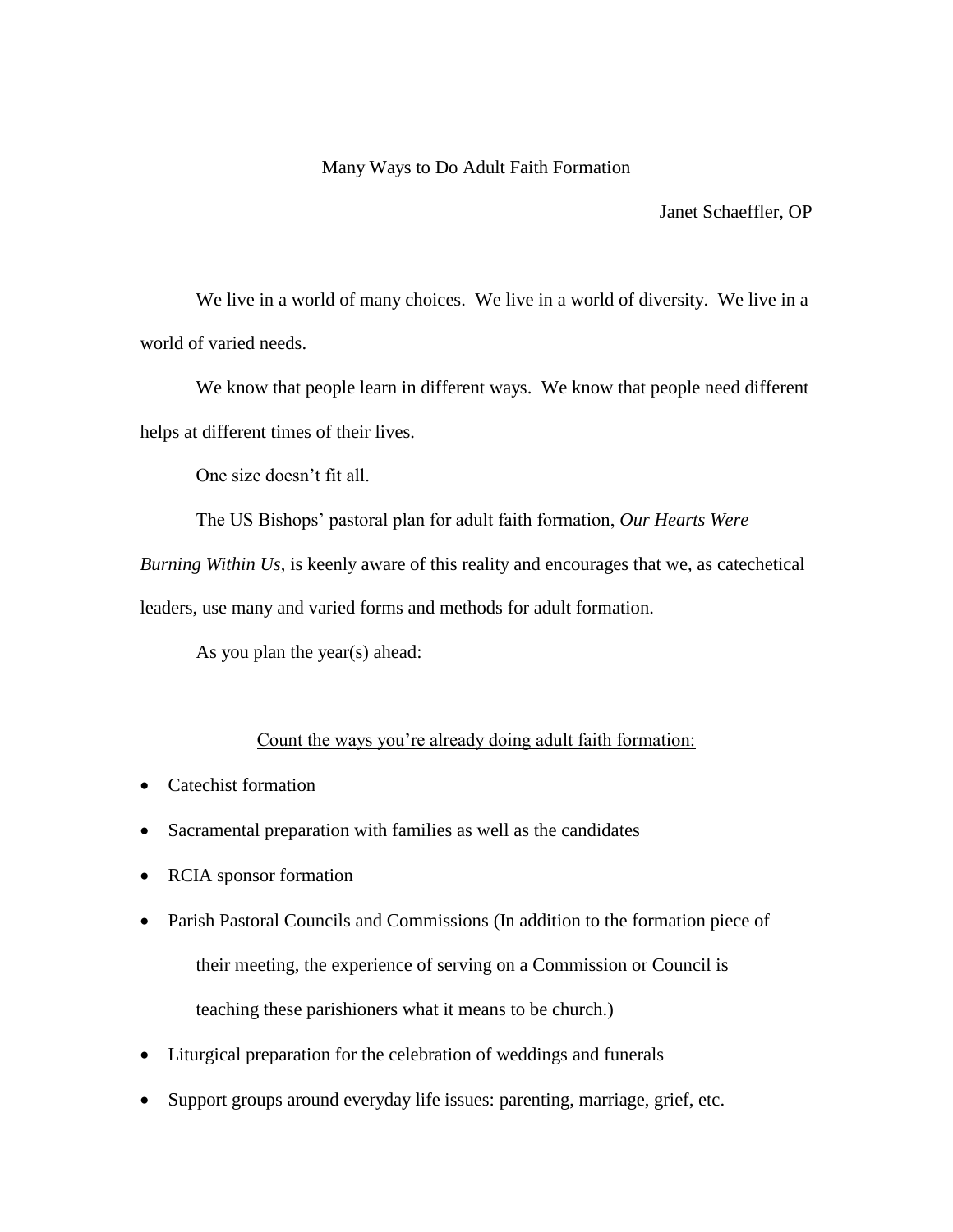- Weekly parish bulletin
- Home-makers' daytime program with baby-sitting
- Combination of social event with an educational/formation component
- Homilies which challenge to authentic discipleship
- Opportunities at the parish that might not be seen as adult faith formation (Socials, card parties, etc. but will bring people in the door and, then, because of your hospitality, will bring them back for formation opportunities.)
- Involvement in action for justice
- Stewardship education (time, talent, and treasure)
- Home component in children's catechetical program
- An enthusiastic parish music program (The words of our hymns and songs teach much about what we believe.)
- The hospitality/greeting of the parish secretaries (For many people, this first encounter with the parish is a concrete expression of much about Catholicism.)
- Parish bulletin boards
- Showing a video during coffee hour
- Parish seasonal celebrations

## Have you thought about these opportunities:

- "Convoy learning" (or more commonly known as field trips): Gather people into their vans and travel: to historic sites, to places of service, to situations to provide service, etc.
- Lending parish library (Include CDs and videos as well as books and magazines.)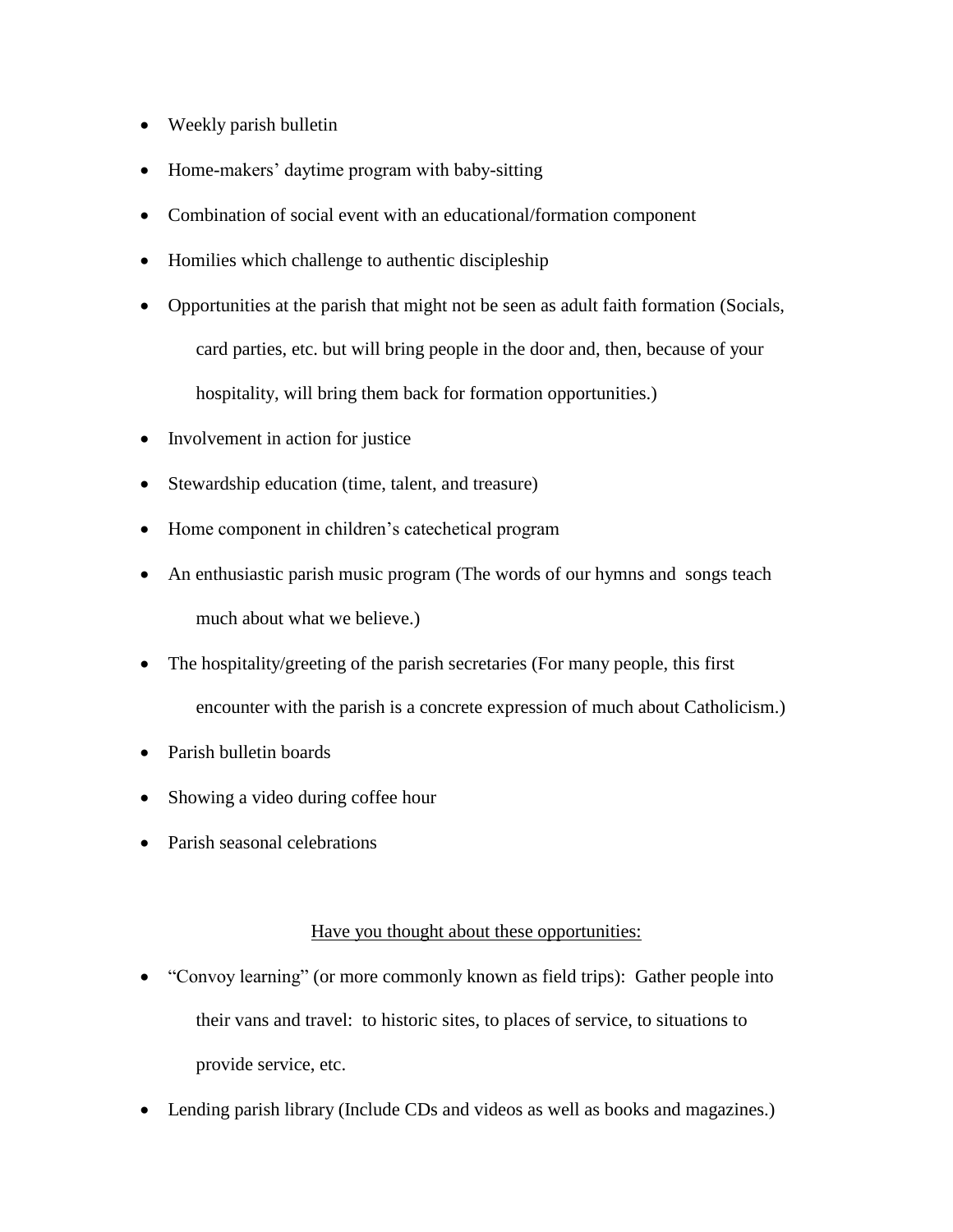- Go to people where they are: to a workplace for a pre-work of lunch-hour conversation; to a mall; rent a store to provide a place for resources, reflection, and conversation.
- Intergenerational programs (Bring the parents in for various opportunities already scheduled for children and youth.)
- Design Internet chat rooms on topics that relate faith to life
- Multi-cultural celebrations and experiences
- Ask the parents of your young sacramental candidates what they would like to explore and deepen their learning
- Alert parishioners to web sites that offer learning opportunities, chances for prayer and reflection
- Movie (contemporary ones) discussion nights
- Book discussion club
- Programs and support for returning Catholics
- Theology on Tap
- Hand-outs for people who are not able to come to the parish
- Open parent sacramental meetings to all parishioners
- Ecological education and practices
- Vocation awareness for all vocations
- Spiritual direction available
- Book Fairs after week-end Mass
- Distance education